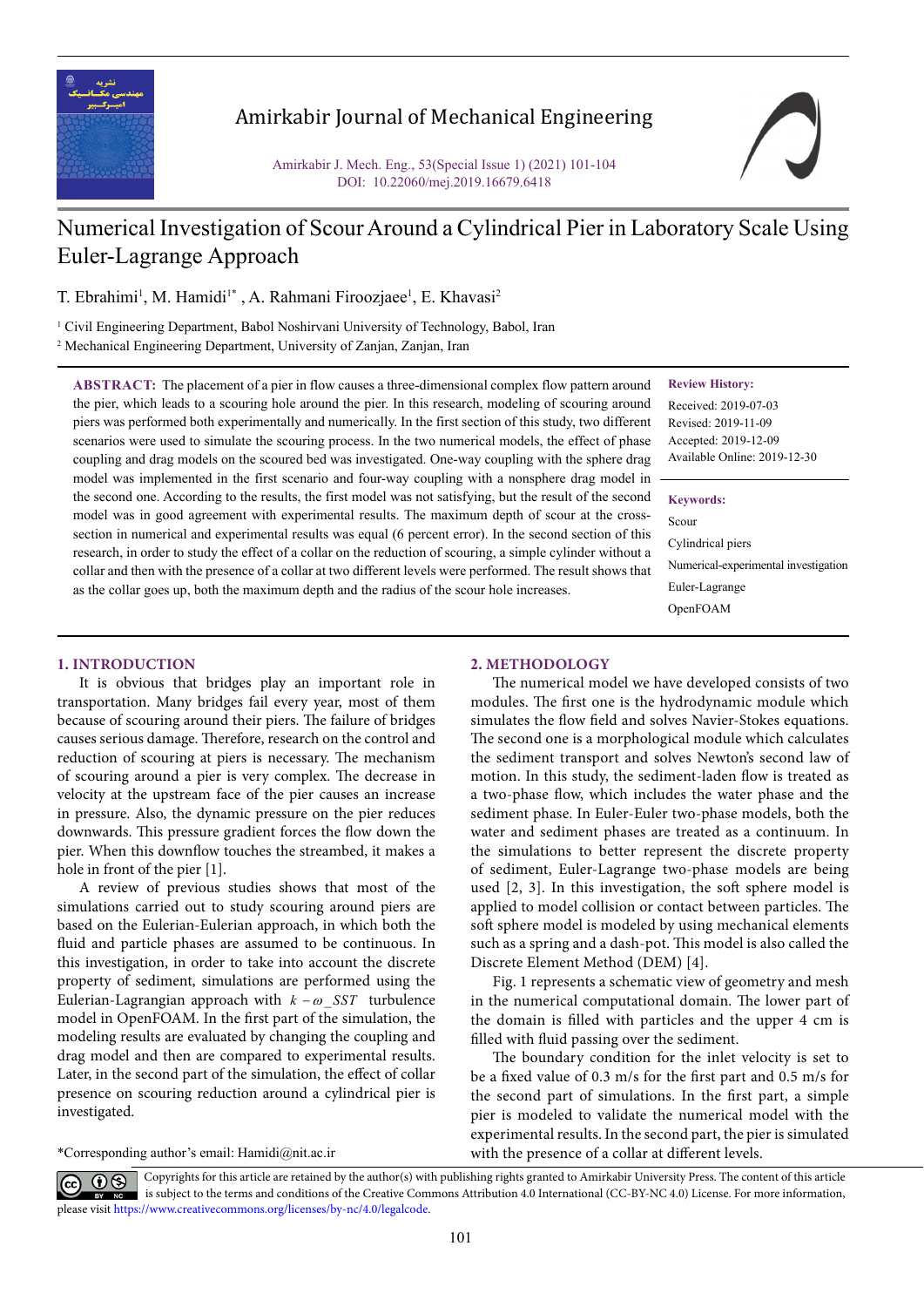

**Fig. 1. The geometry and mesh of the numerical computational domain computational domain**



**Example 2. The contour of velocity in the coupled approach on**  $x \leftrightarrow$  the plane of  $z=0$  (m/s) **Fig. 2. The contour of velocity in the coupled approach on** 



**Fig. 3. Scoured bed profile and particle velocity on the cross-section (the plane of** *x***=0) (m/s)**

## **3. RESULTS AND DISCUSSION**

In the first part of the simulation, the modified model is done using a four-way coupling and nonsphere drag model. Fig. 2 represents the contour of flow velocity on the plane of *z*=0. As the Figure shows, the flow velocity reaches zero in the zone of particles due to the coupling effect.

Fig. 3 represents the bed cross-section in a steady state. It shows that the maximum scour depth is 14 mm. Fig. 4 shows the comparison between numerical and experimental bed



**numerical model with the experimental model on the plane of** *x***=0 (mm) model on the plane of** *x***=0 (mm) Fig. 4. The comparison of scoured bed profile in a coupled** 



cross-section in a steady state. The maximum scour depth in numerical and experimental results are almost equal. Finally, Fig. 5 represents the particle distance from the bed surface. It also shows the scouring hole and backfilling downstream of the pier.

In the second part of the simulation, in order to investigate the effect of the collar on scouring reduction, the scour depth is compared between a simple pier and pier with a collar. The numerical results show that the presence of a collar decreases the maximum depth of scouring. As a result, the collar at lower levels has a better performance in reducing scour.

### **4. CONCLUSIONS**

 $\text{Im} \quad \text{the plane of } x = 0 \text{ (m/s)}$   $\text{In} \quad \text{this} \quad \text{study, a three-dimensional solver called}$ pimpleLPTdenseFoam is used to simulate scouring around a vertical cylindrical pier. In this research, the  $k - \omega$  SST model has been selected as the turbulence model because of its better performance in the case of flows with a strong adverse pressure gradient. The experimental model was developed in the hydraulic laboratory of the Babol Noshirvani University of Technology. In order to obtain a suitable model for simulating scour around a cylindrical pier in the first part of the model, two scenarios were evaluated using the Eulerian-Lagrangian approach. In the first scenario, the discrete phase has no effect on the continuous phase and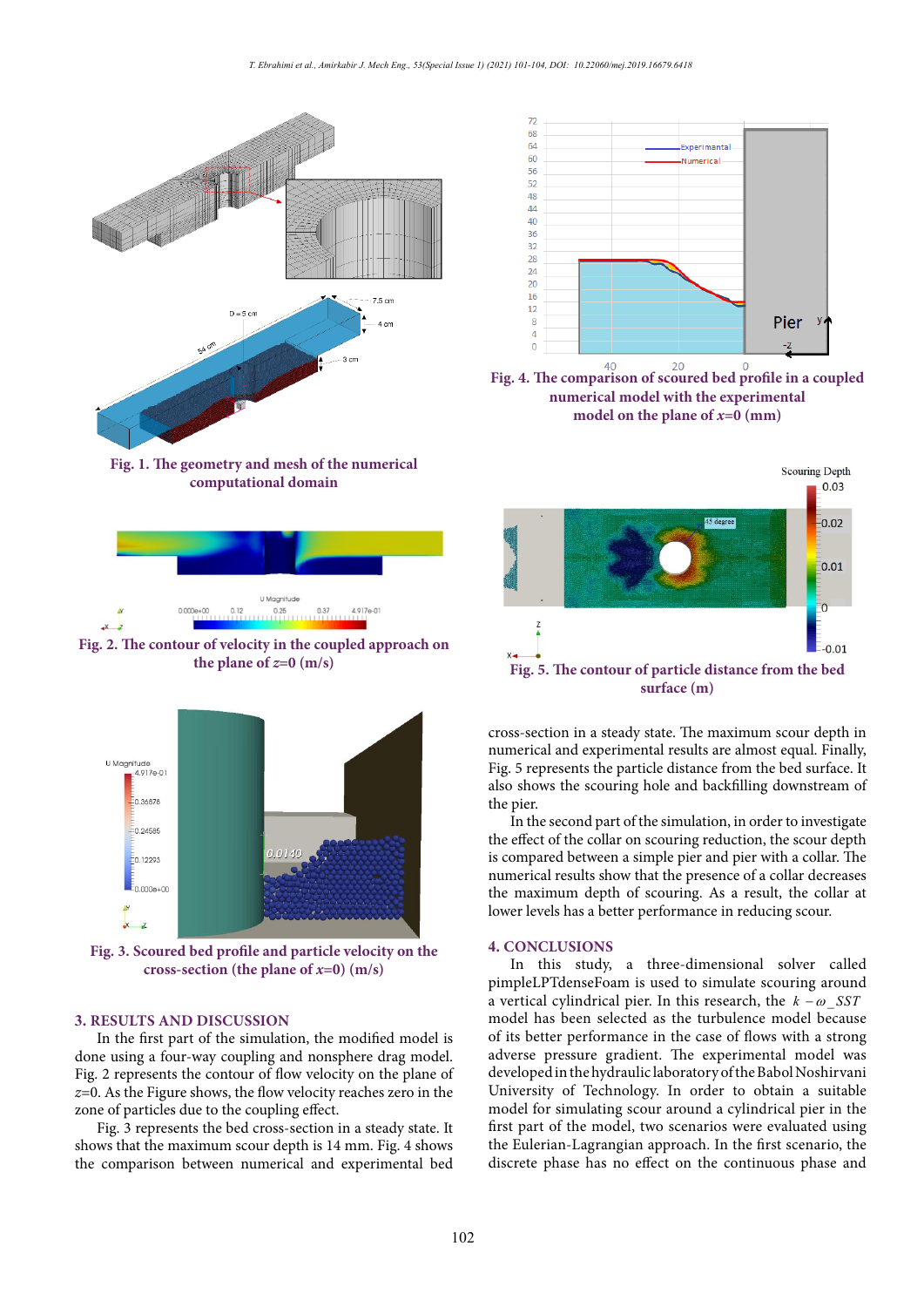sphere drag was being used but the results were not in good agreement with the experimental results. Therefore, in the second scenario, to improve the accuracy of the simulation, a four-way coupling and a nonsphere drag model were used as a modified model. The numerical results were in good agreement with the experimental results. The second part of this study has been done to investigate the effect of the collar on scouring reduction around a cylindrical pier. The result shows that as the collar goes up, both the maximum depth and the radius of the scour hole increases.

## **REFERENCES**

- [1] A.R. Zarrati, H. Gholami, M. Mashahir, Application of collar to control scouring around rectangular bridge piers, Journal of Hydraulic Research, 42(1) (2004) 97-103.
- [2] L. Zhou, Numerical modelling of scour in steady flows, Doctoral dissertation, Université de Lyon, 2017.
- [3] Y. Li, D.M. Kelly, M. Li, J.M. Harris, Development of a new 3D Euler-Lagrange model for the prediction of scour around offshore structures, Coastal Engineering Proceedings, 1(34) (2014) 31.
- [4] J.D. Schwarzkopf, M. Sommerfeld, C.T. Crowe, Y. Tsuji, Multiphase flows with droplets and particles, CRC press, 2011.

## **HOW TO CITE THIS ARTICLE**

*T. Ebrahimi, M. Hamidi., A. Rahmani Firoozjaee, E. Khavasi, Numerical Investigation of Scour Around a Cylindrical Pier in Laboratory Scale Using Euler-Lagrange Approach, Amirkabir J. Mech Eng., 53(Special Issue 1) (2021) 101-104.*

**DOI:** 10.22060/mej.2019.16679.6418